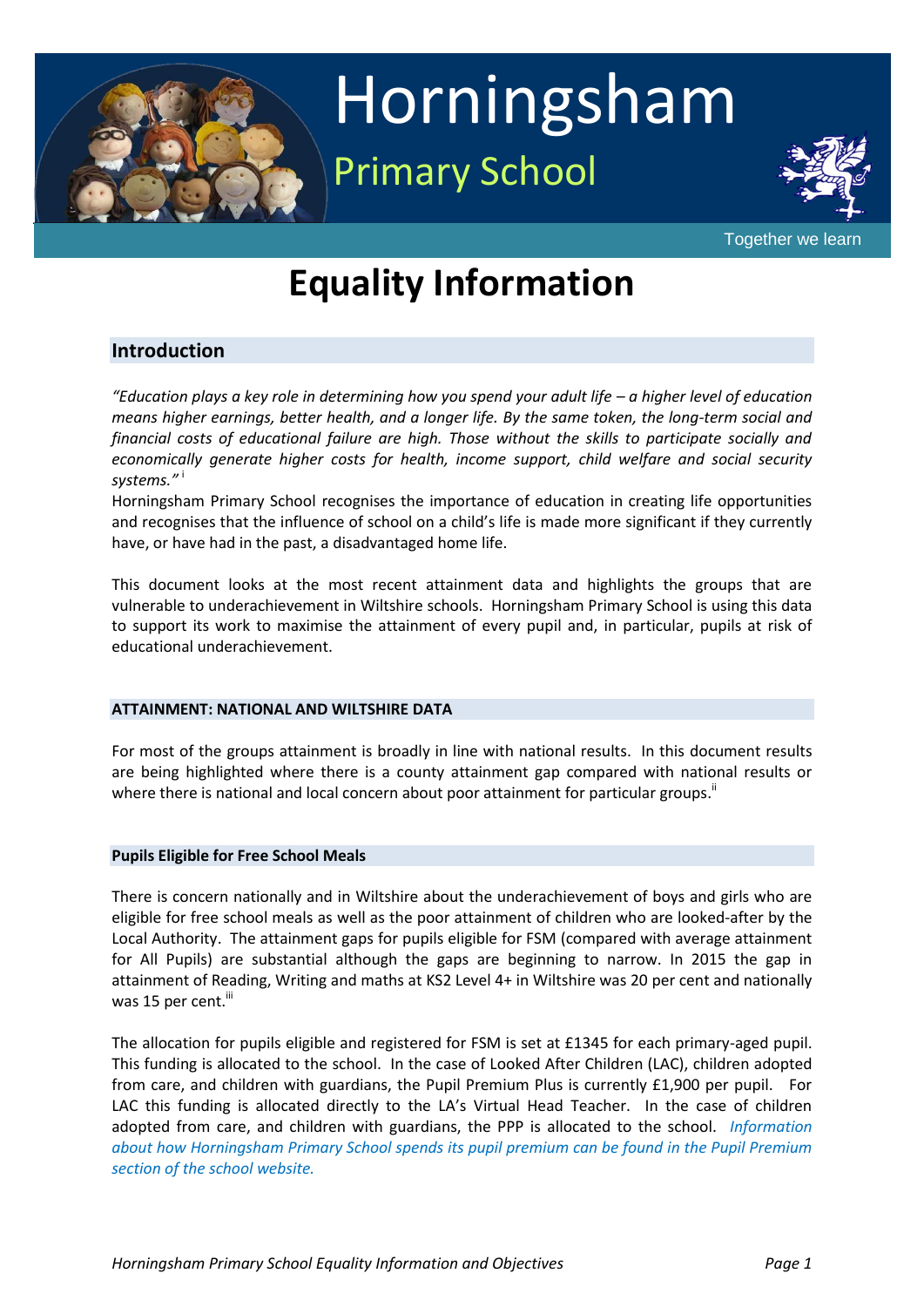#### **Pupils whose ethnic background is recorded as Gypsy/Traveller**

Wiltshire and national ethnic monitoring data shows that Gypsy Traveller pupils, as a group, have the lowest educational outcomes with attainment gaps of 50 per cent.<sup>10</sup> This group is also of concern as they are likely to choose home education rather than opting to attend secondary school and are more likely to receive fixed term exclusions from school. Small numbers means [name of school] is not able to detail the steps it takes to raise attainment and support transfer to secondary school in but recognises that Gypsy/Traveller pupils are particularly vulnerable within the education system. Individual support and transition plans will be prepared on a needs-basis to assist these pupils.

#### **Black Caribbean Pupils, Pupils ethnicity recorded as Any Other Black Background**

The numbers of Wiltshire pupils in many of the ethnic groups (with the exception of the White British category) are too small for the annual data to be reliable.<sup>vi</sup> However, year on year, the data on the attainment of Black Caribbean pupils and pupils in the Any Other Black Background groups show a pattern of significant underachievement when compared with the attainment for All Pupils.<sup>vii</sup> Horningsham Primary School is aware that pupils in these groups continue to be vulnerable to underachievement. This mirrors the national picture as the 'Any Other Black Background' broad ethnic category (which includes Black Caribbean, Black African, Any Other Black Background subcategories), has had the lowest attainment of the five broad ethnic categories.<sup>viii</sup>

#### **Mixed White/Asian Pupils and Asian Indian Pupils**

The ethnic categories where the attainment of Wiltshire pupils is significantly above that of All Pupils are: Mixed White/Asian pupils and Asian Indian pupils. This differs from the national picture as across England it is Chinese pupils who have the highest attainment.<sup>ix</sup>

#### **Boys/Girls**

Nationally, attainment in reading, writing and mathematics combined has slightly improved for both boys and girls. However, girls continue to outperform boys. The gender gap at Level 4+ has remained at 6 percentage points.<sup>x</sup> In Wiltshire the attainment gap between boys and girls has also remained at 6 percentage points. $^{xi}$  The largest gap between the girls and boys (in both the national and Wiltshire results) continues to be in the Writing Teacher Assessment where there is a gap of 8 percentage points.<sup>xii</sup>

The most significant gap in attainment continues to be between pupils (both girls and boys) eligible for free school meals and pupils not eligible for free school meals. Compared to the results for pupils' *not* claiming free school meals, the gap at KS2 level 4+ for Wiltshire boys eligible for Free School Meals is 23 percentage points and for girls it is 18 percentage points (nationally the gap is 16 percentage points for girls and 19 percentage points for boys). Xill

Horningsham Primary School recognises that groups of pupils may be vulnerable to underachievement for a number of complex reasons, and is able to put the following measures in place to raise attainment:

- The school ensures that all teaching staff are aware of the groups that have experienced historic underachievement
- The school ensures that all teachers have high expectations of all pupils, and individual pupils' progress and attainment is tracked, with a special focus on pupils who may be vulnerable to underachievement
- All teachers are aware that different factors can combine to exacerbate educational disadvantage, e.g. gender, being summer born, being eligible for free school meals, having special educational needs, being a young carer, etc.
- The school works closely with parents/carers to address any underachievement at an early stage, and is able to implement a wide variety of interventions.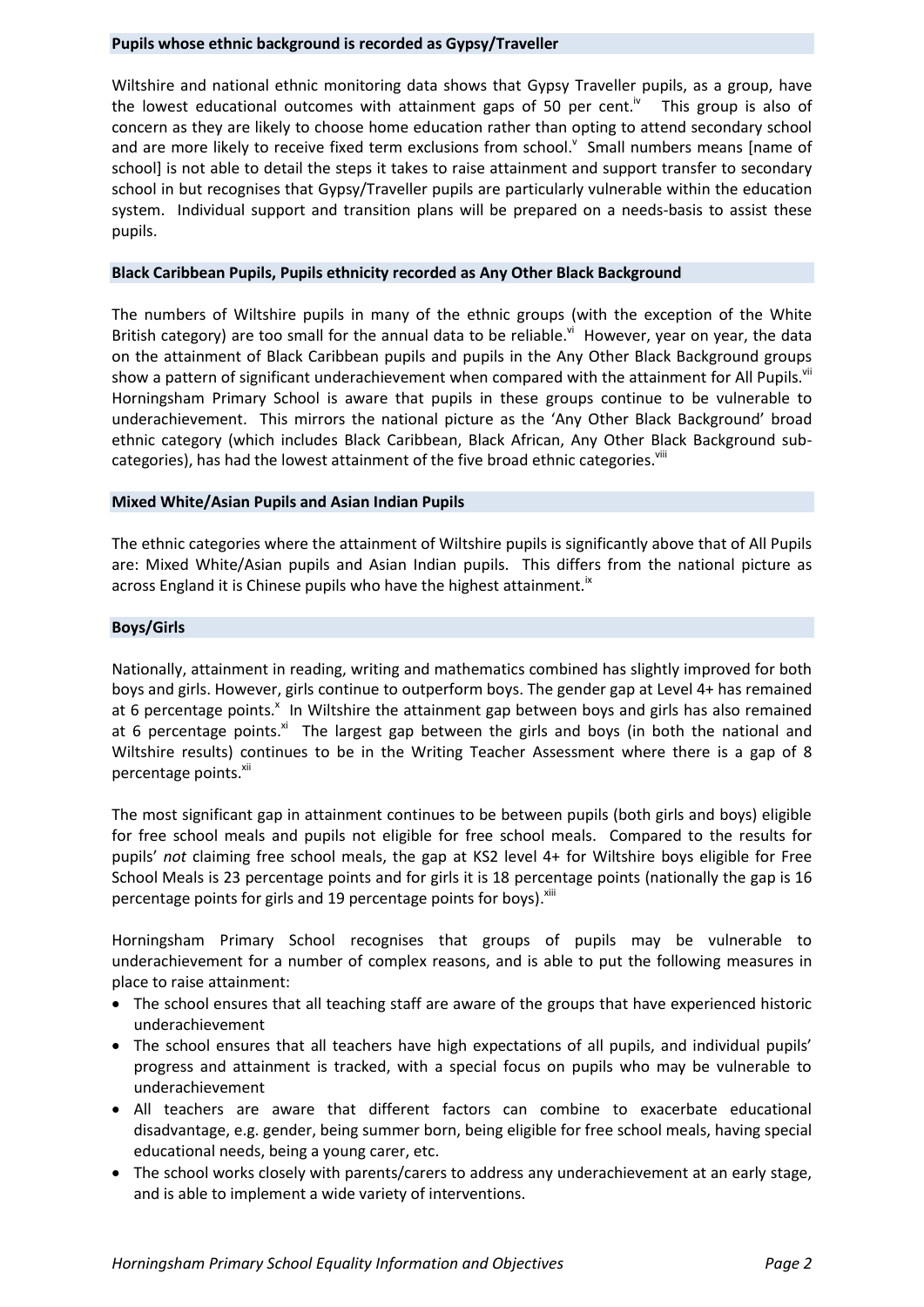Improved performance in Writing helped Wiltshire EAL learners narrow the gap with English first language pupils to 2 percentage points in Reading, Writing and Mathematics. This matches the national figure. Xiv

The local authority's Ethnic Minority Achievement Service (EMAS) continues to work with local schools to secure the achievement of EAL learners, and other learners. This includes work with individual children to assess, identify needs and recommend and support provision. It includes support from Bilingual Assistants both in the classroom and to help establish productive homeschool partnerships.

In addition, the service works at a more strategic level. Recent work has included:

- providing training to specific groups including Newly Qualified Teachers, Early Years Practitioners and other school staff to equip them with the skills and knowledge to meet learner's needs.
- hosting "bilingual conferences" for multilingual children to come together, learn how to develop their skills and gain in self-confidence and respect.

As always, EMAS believes that Wiltshire schools will also benefit more widely from strategies used with learners of EAL, as it is recognised that a focus on language and communication skills can benefit a broad range of students. This belief has recently been bolstered by the findings of Professor Steve Strand in *English as an Additional Language (EAL) and educational achievement in England,xv* he showed an increase in the number of EAL learners in a school is associated with improved attainment by English first language children.

Currently at Horningsham Primary School there are no pupils with EAL.

#### *Disability/SEN (Special Educational Needs)*

*Every school is required to identify and address the SEN needs of the pupils that they support. Information about the support provided by Horningsham Primary School for pupils with special education needs and for disabled pupils is detailed in the SEN section of the school website.* 

#### **Disabled Pupils and SEN Pupils – Attainment Data**

45 per cent of Wiltshire pupils who receive SEN support (the old SEN categories of School Action and School Action Plus combined) achieved level 4+ in Reading, Writing & Mathematics. For Wiltshire pupils with a statement of SEN or an EHC Plan; 15 per cent of pupils achieved level 4 or above in Reading, Writing & Mathematics.<sup>xvi</sup>

There is an increasing understanding of the negative impact of social, emotional, and mental health difficulties (SEMH) on the educational attainment of pupils. The incorporation of mental health into the Equality Act 2010 has helped to highlight this important issue.

#### **Horningsham Primary School has decided that one of our new Equality Objectives will address pupil mental health and wellbeing as part of our commitment to preventing mental health difficulties that may start in childhood but have a greater impact in adult life.**

#### *Faith and Belief*

Data is not collected for monitoring purposes on Religion and Belief, so there is no information available to compare the attainment of pupils who have/or do not have a religion or a belief.

Horningsham Primary School recognises how important faith and belief can be as part of a young person's developing identity, whether this relates to a particular faith or belief, or whether this relates to wider belief systems, and moral ethics.

Horningsham Primary School is committed to supporting all our young people as they develop a personal relationship with their particular set of values and beliefs, and to supporting, in the context of the Human Rights agenda, the role this plays in the moral and ethical choices they make in life. This school takes incidents of prejudice-related bullying seriously and is committed to working closely with parents/carers to create a school environment which is nurturing, friendly and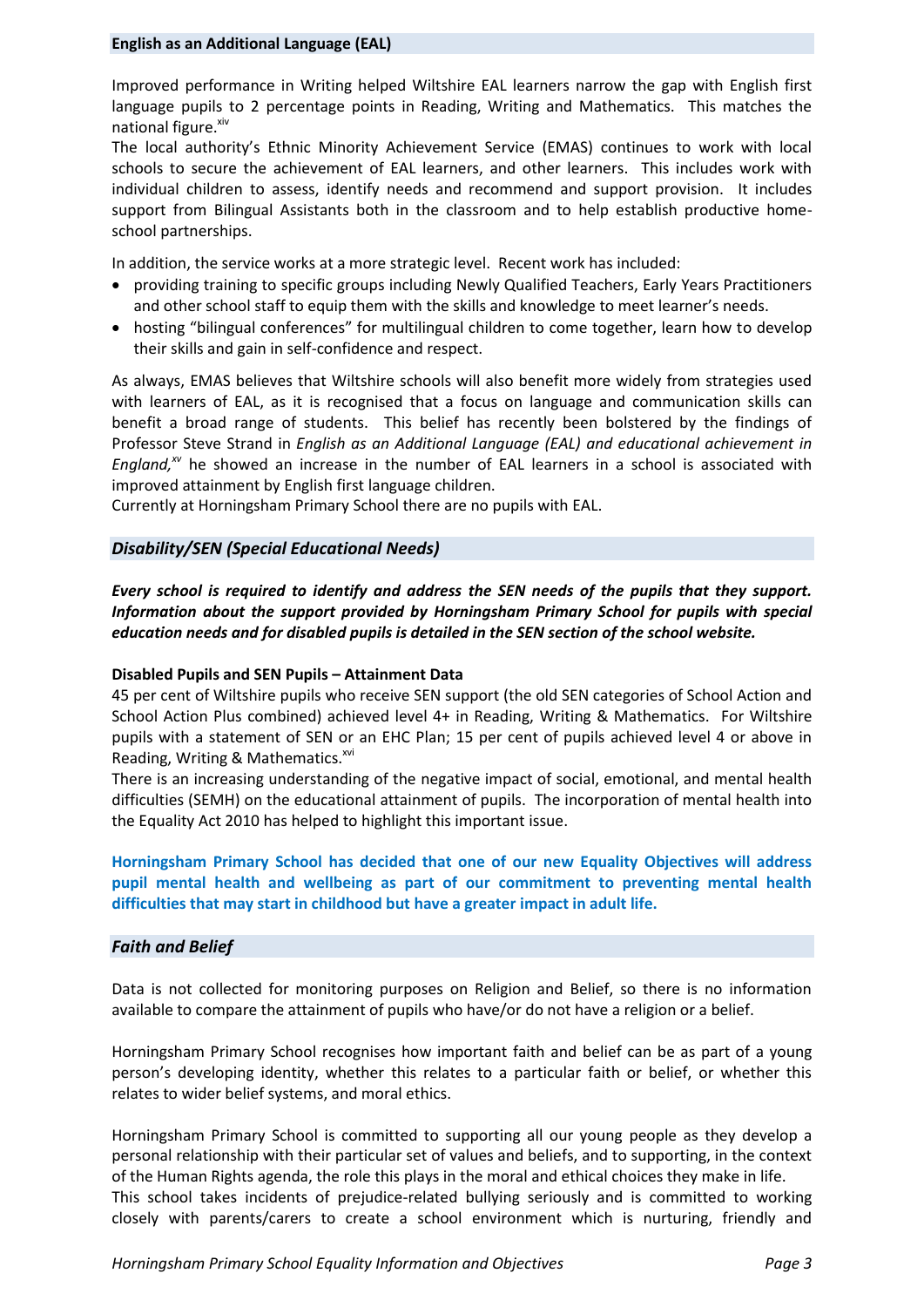supportive for all our children. Our school has established a procedure for recording all incidents of prejudice-based bullying and this includes bullying relating to religion and belief.

Wiltshire LA Anti-bullying Guidance specifically states that Religious Bullying can be identified as 'a *negative or unfriendly focusing on religious difference or how somebody expresses their faith*'. This school is vigilant in maintaining an awareness of, and appropriate responses to, this possibility. Horningsham Primary School is aware that negative faith-based media attention can have an impact on all children, and recognises the importance of ensuring that pupils are provided with accurate and appropriate information.

Horningsham Primary School ensures all pupils gain knowledge of and respect for the different faiths in Britain as part of our role to prepare pupils for modern life in a diverse Britain. As part of a whole school activity, pupils have the opportunity to celebrate a number of different religious festivals and learn from religious representatives from various communities.

Horningsham Primary School recognises that discrimination on the grounds of religion or belief is a global concern, and our school actively promotes tolerance and respect. This school commemorates Holocaust Memorial Day as a key part of its commitment to informing pupils about the consequences of intolerance.

*Horningsham Primary School has a new Equality Objective to increase understanding of religious/faith diversity (including people who do not have a faith) and to develop an awareness of the history of religious intolerance in Britain and Europe and to learn to promote tolerance and understanding.* 

#### *Sexual Orientation/Different Families*

This is one of the fastest changing areas of society, and one that is being addressed by Horningsham Primary School Different families may include:

- families with adopted children (including those headed by same-sex couples)
- families with foster children (including those headed by same-sex couples)
- families headed by grandparents/uncles and aunts
- single-parent families
- children with more than one home
- step or blended families
- Families with two mums/dads.

Celebrating different families is one of the ways Horningsham Primary School has been recognising the differences and similarities between pupils. Same-sex couples are legally able to adopt children, and that this puts additional responsibility on schools to make sure that *all* families providing love and care for children feel welcome as part of the school community. Same-sex couples are being welcomed as foster carers and adopters for Wiltshire Looked-After children and the numbers of families headed by same-sex couples will continue to rise.

Horningsham Primary School works with pupils to address any use of discriminatory and bullying language that would create an unequal school environment. Horningsham Primary School school confidently tackles homophobic language (and other discriminatory language) and supports pupils to create a school environment that values diversity.

Horningsham Primary School has benefited from the information contained within the following resources which have informed and enhanced the work we are undertaking in this area:-

#### *'Valuing All God's Children'*

[https://www.churchofengland.org/media/1988293/valuing%20all%20god's%20children%20web%20](https://www.churchofengland.org/media/1988293/valuing%20all%20god) [final.pdf](https://www.churchofengland.org/media/1988293/valuing%20all%20god)

The organisation 'Stonewall' has a wide range of information, advice and resources and [name of school] utilises the information to ensure the school creates a positive and inclusive environment for all its pupils. <http://www.stonewall.org.uk/our-work/education-resources>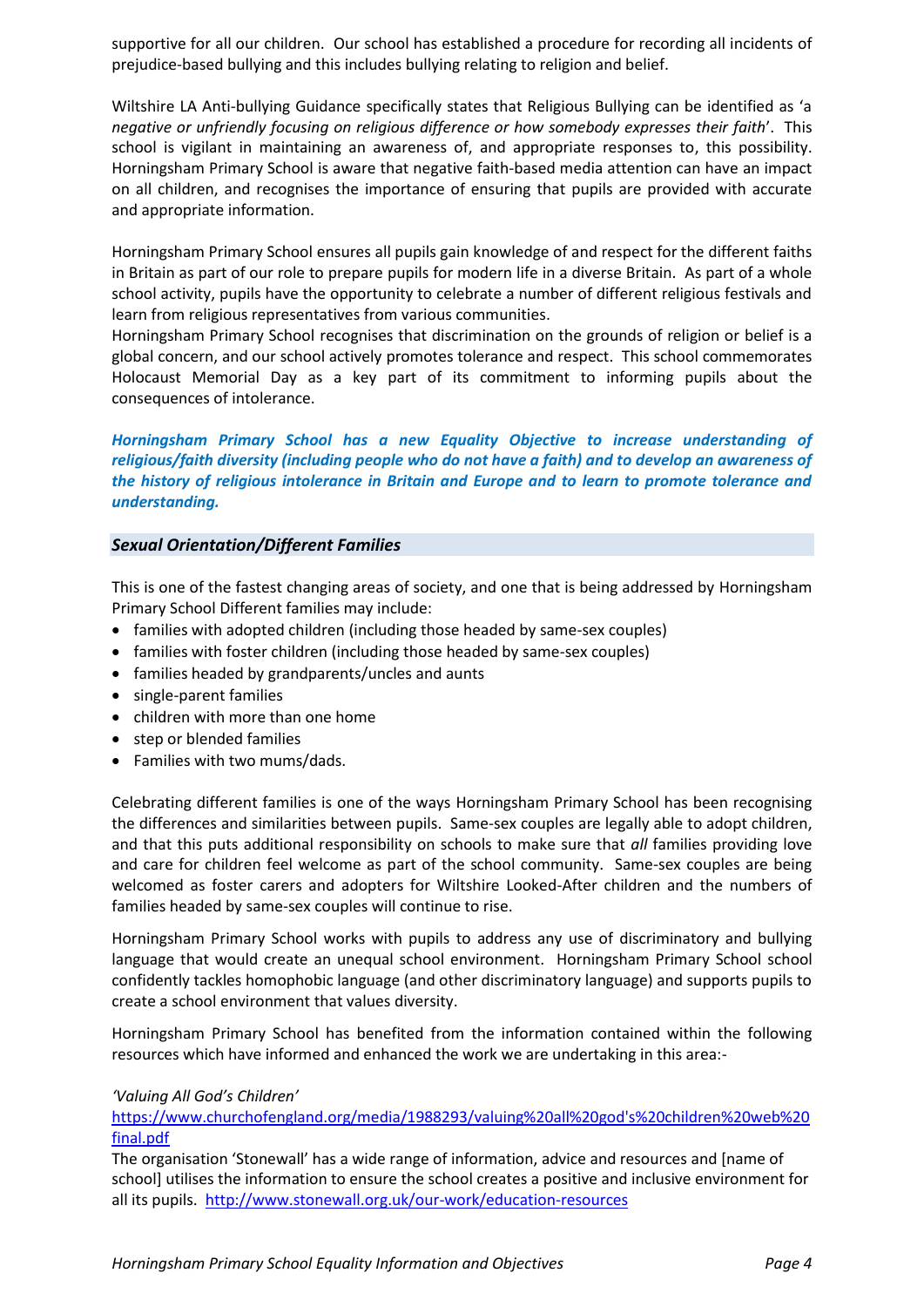#### *Gender Identity*

Horningsham Primary School is aware of the support that we can access in relation to this equality issue, including that from the Local Authority, and from *Mermaids* (this charity supports families and schools where gender identity has been recognised as a specific issue).

Horningsham Primary School is able, with the help of the Local Authority if required, to appropriately support pupils and their parents/carers should the need arise.

#### <http://www.mermaidsuk.org.uk/>

In addition, this school is aware of the changes we can make to avoid unnecessary gender distinctions. Such changes introduced by the school not only ensure a more equal environment should there be pupils who are uncertain about their gender identity, but can also contribute to providing a clearer perspective with regard to reviewing our data on attainment gaps between girls and boys.

This school has flexibility within the school uniform, does not make any distinction between the sports that girls and boys can play, and endeavours not to divide pupils into groups solely based on their sex.

#### **EQUALITY OBJECTIVES**

Schools are required to update their published Equality Information each year, and in addition, must have **at least one Equality Objective** that the school can focus and work on for a period of up to four years.

#### **Objective 1) Increasing understanding of religious/faith diversity:**

Another current focus for Horningsham Primary School is to ensure that our pupils understand and appreciate the rich diversity of Britain and the important values that help people with differing perspectives and outlooks to live together harmoniously. This document provides information about what Horningsham Primary School is doing to develop our pupils' ability to live in a pluralistic (diverse) society. Horningsham Primary School has a new Equality Objective to:

*increase understanding of religious/faith diversity (including people who do not have a faith) and to develop an awareness of the history of religious intolerance in Britain and Europe and to learn to promote tolerance and understanding.* 

#### **Objective 2) Pupil mental health and wellbeing**

Academic attainment is important, but pupils also need to move on from this stage of their education feeling happy and self-confident. Horningsham Primary School is committed to providing a nurturing environment to help develop the resilience of our pupils to cope with the ups and downs and stresses of everyday life. Horningsham Primary School has decided that one of our new Equality Objectives will:

*address pupil mental health and wellbeing as part of our commitment to preventing mental health difficulties that may start in childhood but have a greater impact in adult life.* 

#### **See Objective Plans below:**





*Horningsham Primary School Equality Information and Objectives Page 5*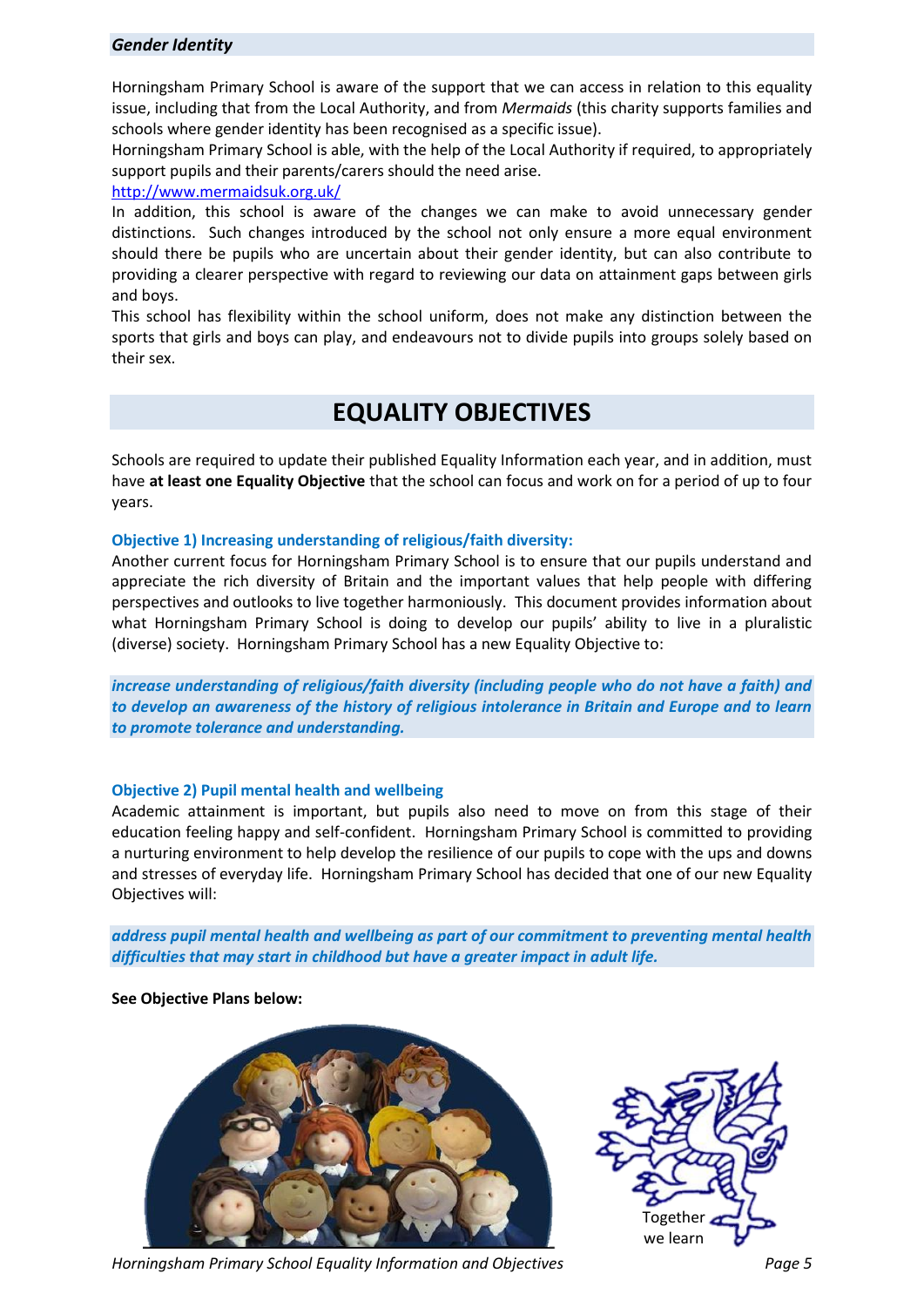### Horningsham Primary School Equality Objectives

| <b>Equality</b>    | To increase understanding of religious/faith diversity (including people who do not have a faith) and to develop an                                                                                                                                                                                                                                                                                                                                                                                                                                                                                                                                                                                                                                                                                                                                                                                                                                                                                              |  |  |
|--------------------|------------------------------------------------------------------------------------------------------------------------------------------------------------------------------------------------------------------------------------------------------------------------------------------------------------------------------------------------------------------------------------------------------------------------------------------------------------------------------------------------------------------------------------------------------------------------------------------------------------------------------------------------------------------------------------------------------------------------------------------------------------------------------------------------------------------------------------------------------------------------------------------------------------------------------------------------------------------------------------------------------------------|--|--|
| <b>Objective 1</b> | awareness of the history of religious intolerance in Britain and Europe and to learn to promote                                                                                                                                                                                                                                                                                                                                                                                                                                                                                                                                                                                                                                                                                                                                                                                                                                                                                                                  |  |  |
| <b>Diversity</b>   | tolerance and understanding.                                                                                                                                                                                                                                                                                                                                                                                                                                                                                                                                                                                                                                                                                                                                                                                                                                                                                                                                                                                     |  |  |
| <b>Specific</b>    | We will:<br>Welcome children and families of all faiths and denominations into our school and school community.<br>$\bullet$<br>Encourage our older pupils to discuss what is being reported and promoted in the news and media (ensuring age-appropriate content).<br>$\bullet$<br>Teach tolerance and respect through our PHSE curriculum (including Team Time using our School Values).<br>Celebrate diversity and acknowledge a variety of religious festivals (relevant to our children as well as locally and globally).<br>Teach pupils about Islam, Judaism, Hinduism, Sikhism as well as Christianity.<br>Provide opportunities for our pupils to visit our local church and local chapel in Horningsham when they are studying Christianity.<br>$\bullet$<br>Provide opportunities for our pupils to visit the Mosque in Trowbridge and arrange visits from members of the Mosque to our school<br>when they are studying Islam.<br>Address any harassment or bullying related to faith and diversity. |  |  |
| <b>Measurable</b>  | We will:<br>Assess the quality and level of pupils learning about other faiths.<br>Monitor and report any incidents of harassment in order to monitor attitudes.<br>See the views of all families and those of other faiths.                                                                                                                                                                                                                                                                                                                                                                                                                                                                                                                                                                                                                                                                                                                                                                                     |  |  |
| <b>Attainable</b>  | We use the Wiltshire syllabus for RE, which includes learning about the faiths named above.<br>$\bullet$<br>Funding within our budget has been allocated to ensuring we address different aspects of this objective.<br>$\bullet$<br>Our CPD budget allocates necessary money to support professional development of staff.<br>$\bullet$                                                                                                                                                                                                                                                                                                                                                                                                                                                                                                                                                                                                                                                                         |  |  |
| <b>Relevant</b>    | We are aware of local, national and global trends for pupils of different faiths (and those with no faith).<br>$\bullet$<br>In accordance with the Equality Act, the school is aware of the need for 'positive action' to tackle the needs and opportunities of pupils<br>disadvantaged for social or economic reasons or for past or present discrimination to increase participation and overcome different<br>needs and /or disadvantages.                                                                                                                                                                                                                                                                                                                                                                                                                                                                                                                                                                    |  |  |
| <b>Time-Bound</b>  | Monitor progress on measurable elements considering short and long term goals.<br>$\bullet$<br>Review progress on objective and amend, carry forward or set a new objective for year ahead.                                                                                                                                                                                                                                                                                                                                                                                                                                                                                                                                                                                                                                                                                                                                                                                                                      |  |  |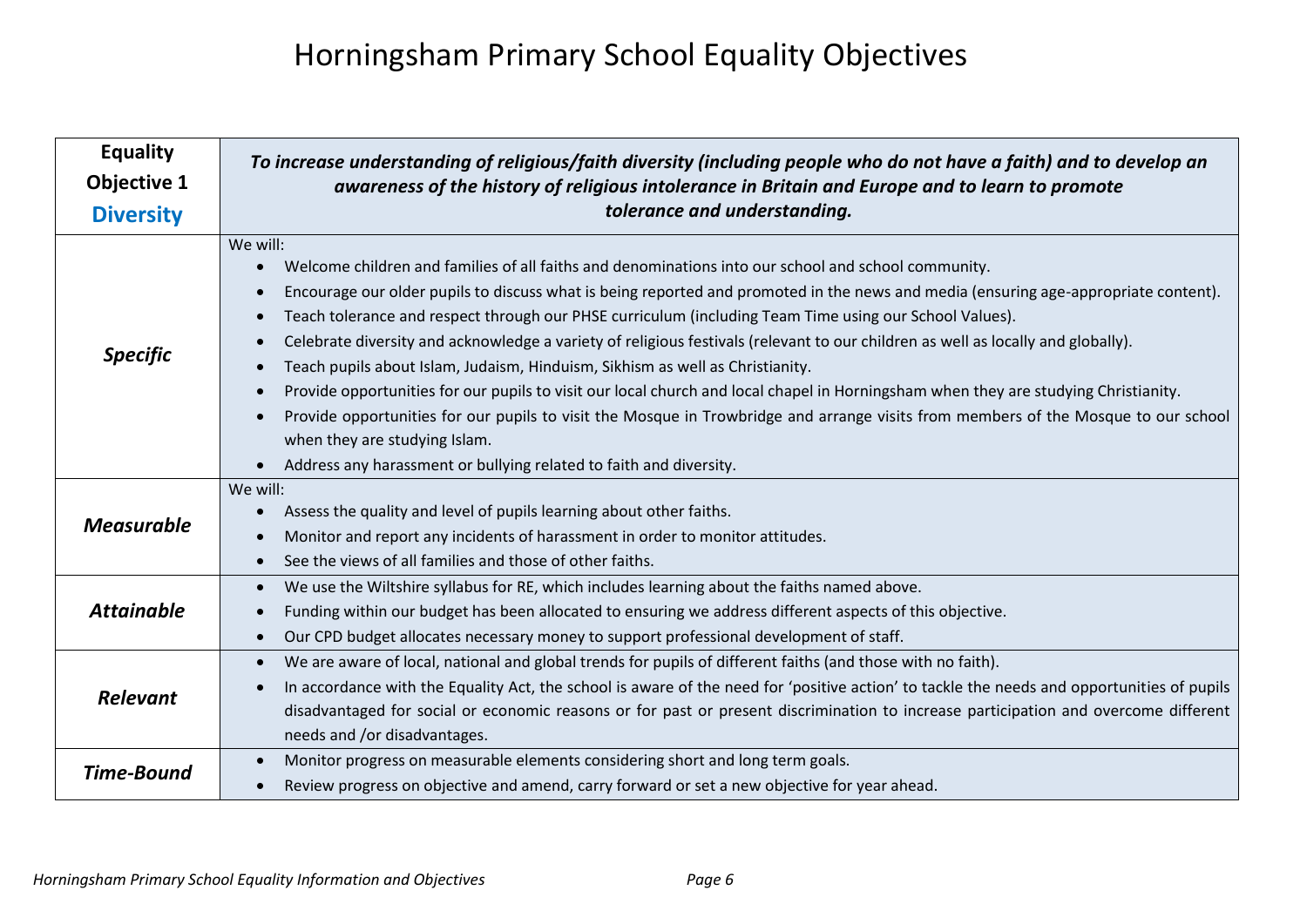| <b>Equality Objective 2</b>           |                                                                                                                               | To address pupil mental health and wellbeing as part of our commitment to preventing mental                                                |  |  |
|---------------------------------------|-------------------------------------------------------------------------------------------------------------------------------|--------------------------------------------------------------------------------------------------------------------------------------------|--|--|
| <b>Mental Health &amp; Well Being</b> |                                                                                                                               | health difficulties that may start in childhood but have a greater impact in adult life.                                                   |  |  |
|                                       | We will:                                                                                                                      |                                                                                                                                            |  |  |
|                                       | $\bullet$                                                                                                                     | Develop opportunities to provide short and long term support to families as needed (linked with disadvantaged pupils and PPG funding       |  |  |
| <b>Specific</b>                       | where appropriate).                                                                                                           |                                                                                                                                            |  |  |
|                                       |                                                                                                                               | Provide CPD for a member of staff to qualify for ELSA status (Emotional Literacy Support Assistant).                                       |  |  |
|                                       | $\bullet$                                                                                                                     | Establish nurture groups for targeted pupils to be run by the ELSA and supported by our PSA (ELSA trained) where appropriate.              |  |  |
|                                       |                                                                                                                               | Ensure each child has a grown up 'buddy' in school that they can talk to.                                                                  |  |  |
|                                       | Provide NSPCC Childline assembly and workshops for the whole school focusing on who they can go to with a problem and what is |                                                                                                                                            |  |  |
|                                       |                                                                                                                               | acceptable / unacceptable in how adults interact and provide for children.                                                                 |  |  |
|                                       | $\bullet$                                                                                                                     | Have a nominated lead responsible for supporting vulnerable children and advising staff who will work alongside the Designated Senior      |  |  |
|                                       | leader for Child Protection to seek training and share information with staff.                                                |                                                                                                                                            |  |  |
|                                       | Signpost support for pupils and families (Wiltshire Local Offer, Parent workshops, counselling).                              |                                                                                                                                            |  |  |
|                                       |                                                                                                                               | Provide counselling where appropriate for individuals (eg Child protection related, army deployment factors for service children).         |  |  |
|                                       |                                                                                                                               | Encourage our pupils to manage risk and develop resilience so they can learn to deal with disappointment (through work related to our      |  |  |
|                                       |                                                                                                                               | school values, team time, circle time, opportunities within the curriculum and extra-curricular activities).                               |  |  |
| We will:                              |                                                                                                                               |                                                                                                                                            |  |  |
| <b>Measurable</b>                     | $\bullet$                                                                                                                     | Monitor the progress of children about whose wellbeing we have concerns at this school and after transition to next school.                |  |  |
|                                       |                                                                                                                               | Ensure that the Governor for Safeguarding monitors the effectiveness of external support and agencies have been as part of safeguarding    |  |  |
|                                       | monitoring and annual audit.                                                                                                  |                                                                                                                                            |  |  |
|                                       | $\bullet$                                                                                                                     | Evaluate impact of counselling and nurture provision at the end of a programme through observations, comments and contributions from       |  |  |
|                                       |                                                                                                                               | staff, parents and child; comparing this with baseline assessment.                                                                         |  |  |
|                                       | $\bullet$                                                                                                                     | The school already has an ELSA employed and working with designated families and children.                                                 |  |  |
| <b>Attainable</b>                     |                                                                                                                               | We will liaise with and seek support from other schools and agencies and access professional development for staff.                        |  |  |
|                                       |                                                                                                                               | We will attend multi-agency meetings with our partner schools within the cluster (MAF).                                                    |  |  |
| <b>Relevant</b>                       | $\bullet$                                                                                                                     | We are aware of both national and local trends for children.                                                                               |  |  |
|                                       |                                                                                                                               | In accordance with the Equality Act, the school is aware of the need for 'positive action' to tackle the needs and opportunities of pupils |  |  |
|                                       |                                                                                                                               | disadvantaged for social or economic reasons or for past or present discrimination to increase participation and overcome different needs  |  |  |
|                                       | and /or disadvantages.                                                                                                        |                                                                                                                                            |  |  |
| <b>Time-Bound</b>                     |                                                                                                                               | Monitor progress on measurable elements considering short and long term goals.                                                             |  |  |
|                                       |                                                                                                                               | Review progress on objective and amend, carry forward or set a new objective for year ahead.                                               |  |  |